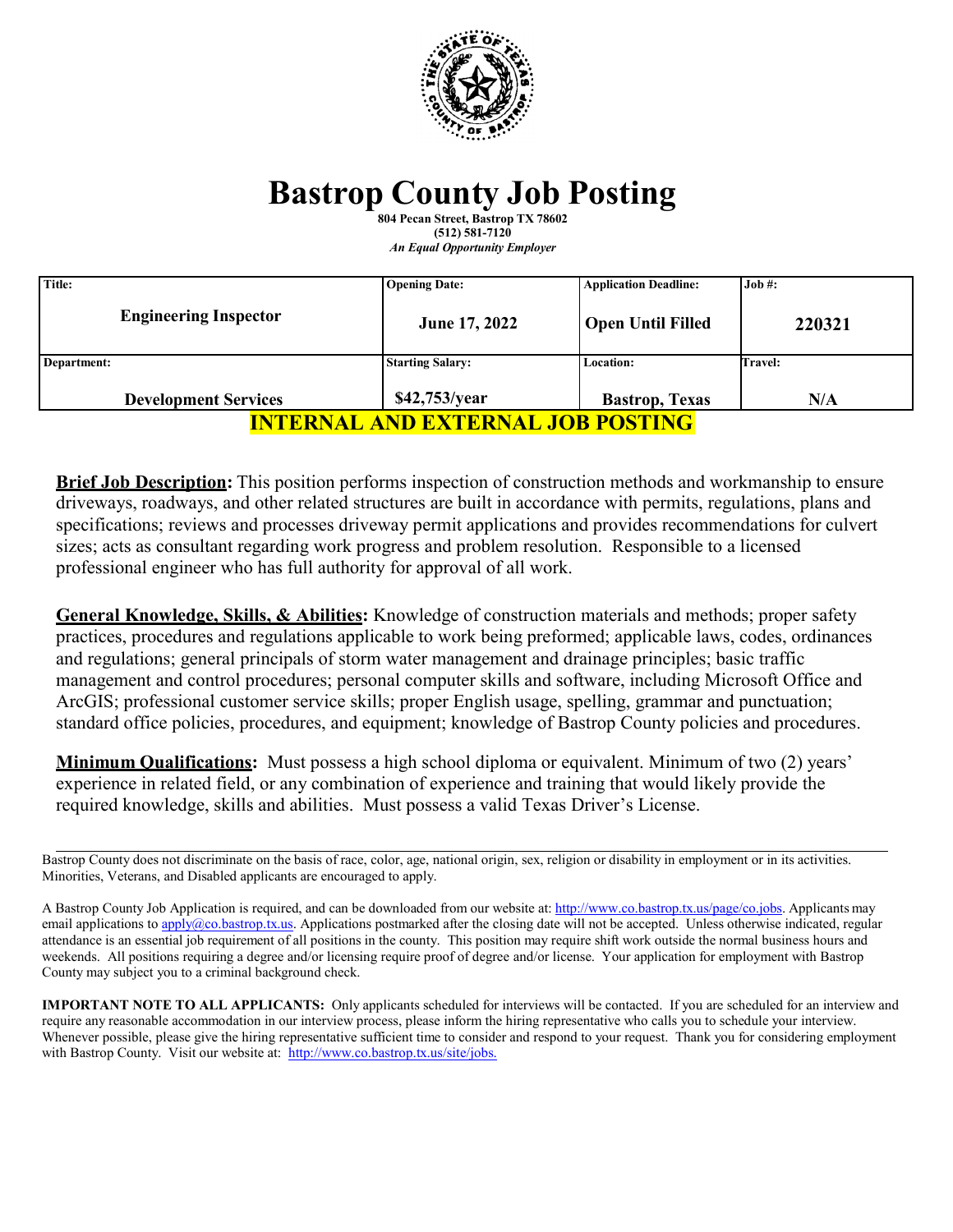

# **BASTROP COUNTY, TEXAS Job Description**

 *Job Title:* Engineering Inspector

**Department:** Engineering **FSLA Status:** Non-Exempt

**Reports To:** County Engineer

**SUMMARY:** This position performs inspection of construction methods and workmanship to ensure driveways, roadways, and other related structures are built in accordance with permits, regulations, plans and specifications; reviews and processes driveway permit applications and provides recommendations for culvert sizes; acts as consultant regarding work progress and problem resolution. Responsible to a licensed professional engineer who has full authority for approval of all work.

# **SUPERVISION RECEIVED AND EXERCISED:**

Receives supervision from County Engineer.

Exercises no supervision.

# **ESSENTIAL DUTIES AND RESPONSIBILITIES** include the following:

- 1. Present a professional image as a representative of Bastrop County and the Development Services Department.
- 2. Review and process permit applications and construction plans and specifications for compliance with orders, regulations, safety criteria and other requirements.
- 3. Inspect proposed driveway locations to make recommendations on the need and size of drainage structures.
- 4. Inspect driveway construction to ensure compliance with permits, regulations and other requirements and work with citizens, contractors, etc. to resolve deficiencies; complete necessary documentation of inspections.
- 5. Schedule and observe lab tests, density tests, and/or other type tests to ensure compliance with plans and specifications.
- 6. Interpret/explain/enforce orders, regulations and policies.
- 7. Investigate complaints; assist public with resolution of problems. Represent department at legal proceedings.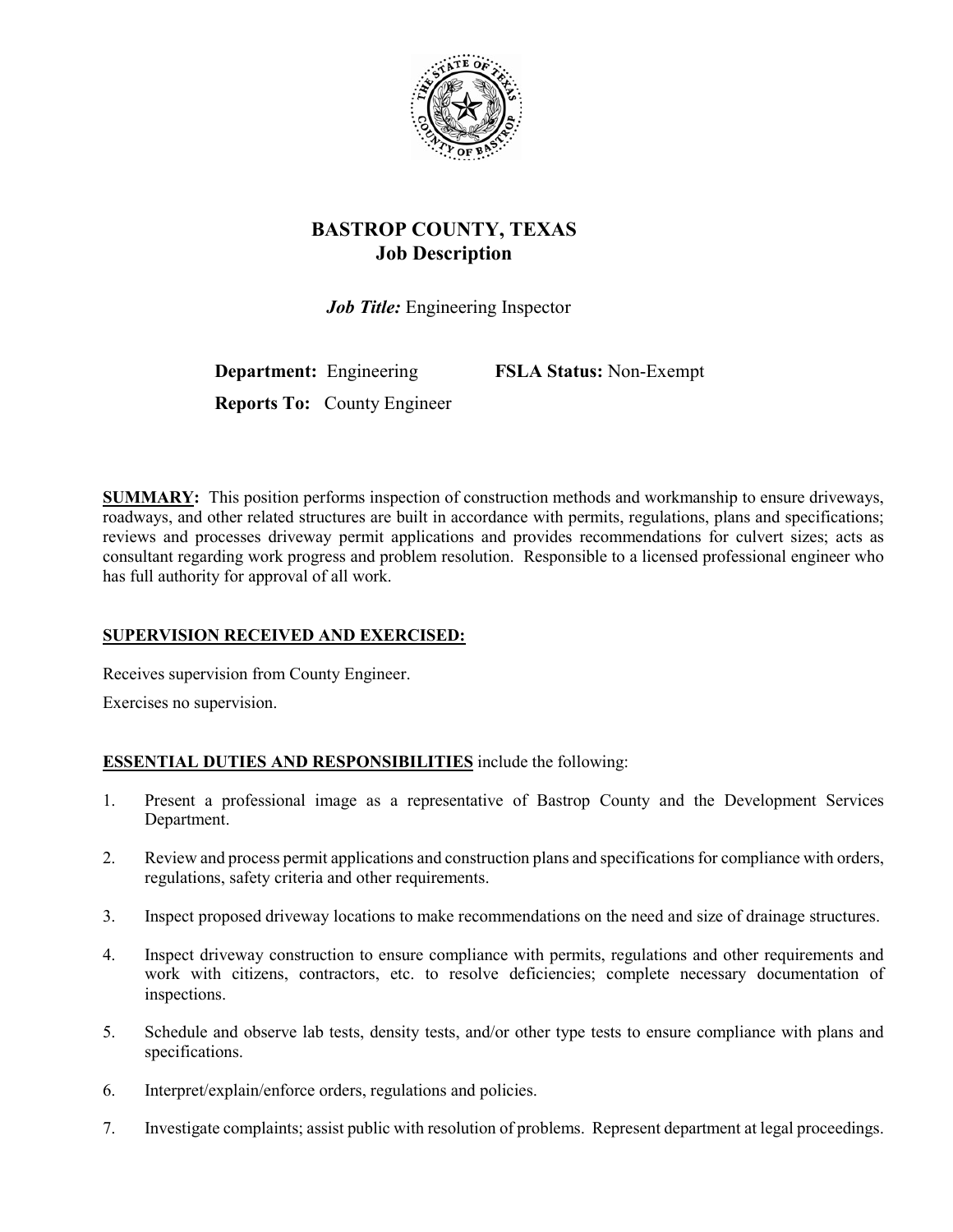- 8. Perform inspection of utility installations and traffic control in County right of way.
- 9. Operate a variety of office equipment including telephone, fax machine, computer, copier, and other equipment related to duties.
- 10. Maintain assigned vehicle and complete necessary documentation.
- 11. Maintain records, filing system, hard copy and database.
- 12. Use GIS mapping software for research, mapping, and recording geographic information.
- 13. Serve as technical resource to other department sections and staff members.
- 14. Provides exceptional customer service to County employees and the public.
- 15. Works as part of a team and maintains a cooperative, helpful attitude towards fellow workers, supervisors, and the general public.
- 16. Maintains confidentiality and security of all Development Services information and systems.
- 17. Performs related work or duties as assigned by supervisor.

**OTHER FUNCTIONS:** Performs other job related duties as directed by supervisor(s). **Regular attendance is considered an Essential Function of this job. NOTE:** The essential functions describe the general nature and level of work being performed by employees holding this position. This is not intended to be a comprehensive listing of all duties and responsibilities required, nor are all duties listed necessarily performed by any one employee so classified.

**MINIMUM QUALIFICATIONS:** To perform this job successfully, an individual must be able to perform each essential duty satisfactorily. The requirements listed below are representative of the knowledge, skill, and/or ability required. Reasonable accommodations may be made to enable individuals with disabilities to perform the essential functions.

#### **Knowledge of:**

Construction materials and methods; Proper safety practices, procedures and regulations applicable to work being performed; Applicable laws, codes, ordinances and regulations; General principals of storm water management and drainage principles; Applicable testing methods, processes and procedures; Basic traffic management and control procedures; Personal Computer skills and software, including Microsoft Office and ArcGIS; Professional Customer Service skills; Proper English usage, spelling, grammar and punctuation; Standard office policies, procedures, and equipment; Bastrop County policies and procedures.

#### **Ability to:**

Read and interpret applicable plans, specifications, and maps; Recognize deviations from drawings, plans and specifications; Perform multiple tasks simultaneously in a timely manner; Record, and disseminate accurate information from telephone conversations and personal contact; Communicate clearly and concisely, both verbally and in writing;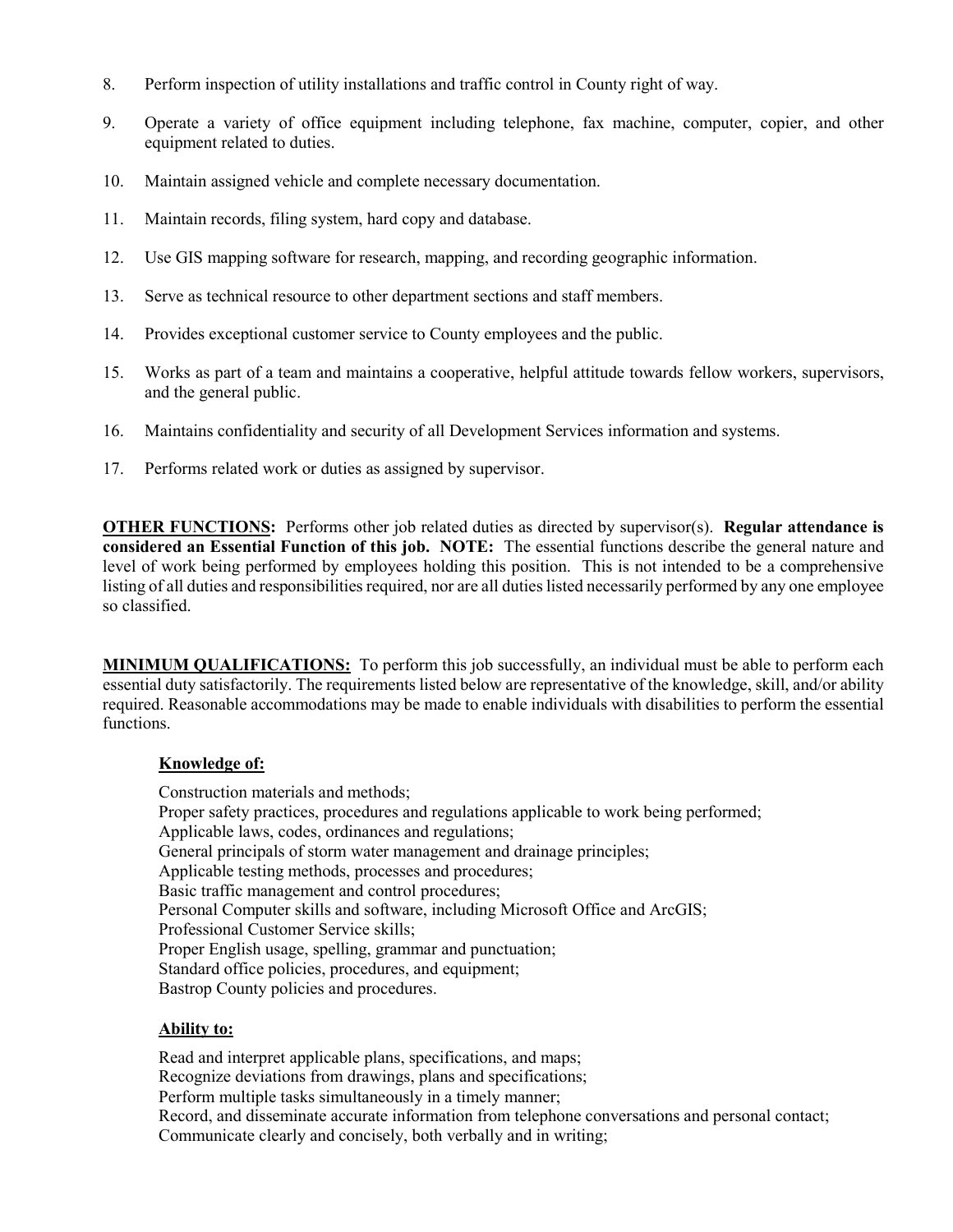Understand and follow verbal and written instructions;

Complete routine business correspondence;

Effectively speak to small audiences to convey information;

Properly interpret, understand and make decisions in accordance with laws, regulations and policies; Conduct business with the public in a professional, courteous manner;

Function independently, exercise good judgment, manage multiple projects, and meet deadlines;

Establish and maintain effective working relationships with those contacted in the course of the job;

Demonstrate personal communication skills including effective telephone skills and public speaking; Operate equipment required to perform essential job functions;

Work independently in the absence of supervision;

Work in a safety-conscious environment and to follow and promote good safety practices;

Handle exposure to potentially hostile individuals;

Maintain confidentiality of information encountered in work activities at all times.

#### **Physical Demands:**

The physical demands described here are representative of those that must be met by an employee to successfully perform the essential duties of this job. Reasonable accommodations may be made to enable individuals with disabilities to perform the essential functions.

The employee regularly works in the field and in an office setting. The employee drives to various locations which may require climbing and descending upon un-level ground and is exposed to moving mechanical parts, heavy equipment and outside weather conditions. The employee may occasionally be exposed to high, precarious places; fumes or airborne particles; toxic or caustic chemicals and vibration. The noise level in the work environment is often loud.

Maintain effective audio-visual discrimination and perception needed for:

Making observations, reading and writing, operating assigned equipment, and communicating with others;

Employee must have visual abilities including close vision, distance vision, depth perception, peripheral vision, and the ability to adjust focus.

Maintain physical condition needed to accomplish the performance of assigned duties and responsibilities, which may include:

Walking, sitting, or standing for long periods of time; Lifting and carrying materials weighing up to 25 pounds such as files or stacks of records; Occasional climbing, stooping, crawling, squatting, &/or kneeling.

Maintain mental capacity sufficient to accomplish the performance of assigned duties and Responsibilities, which may include:

Handling stressful situations; Interpreting federal laws and regulations; Effective interaction and communication with others; Prepare clear and concise reports; Making sound decisions in a manner consistent with the essential job functions.

# **EXPERIENCE, EDUCATION, and LICENSING:**

Any combination of experience and training that would likely provide the required knowledge and abilities is qualifying. A typical way to obtain the knowledge and abilities would be:

# **Experience:**

Minimum of two (2) years' experience in a related field, or any combination of experience and

training that would provide the required knowledge, skills and abilities.